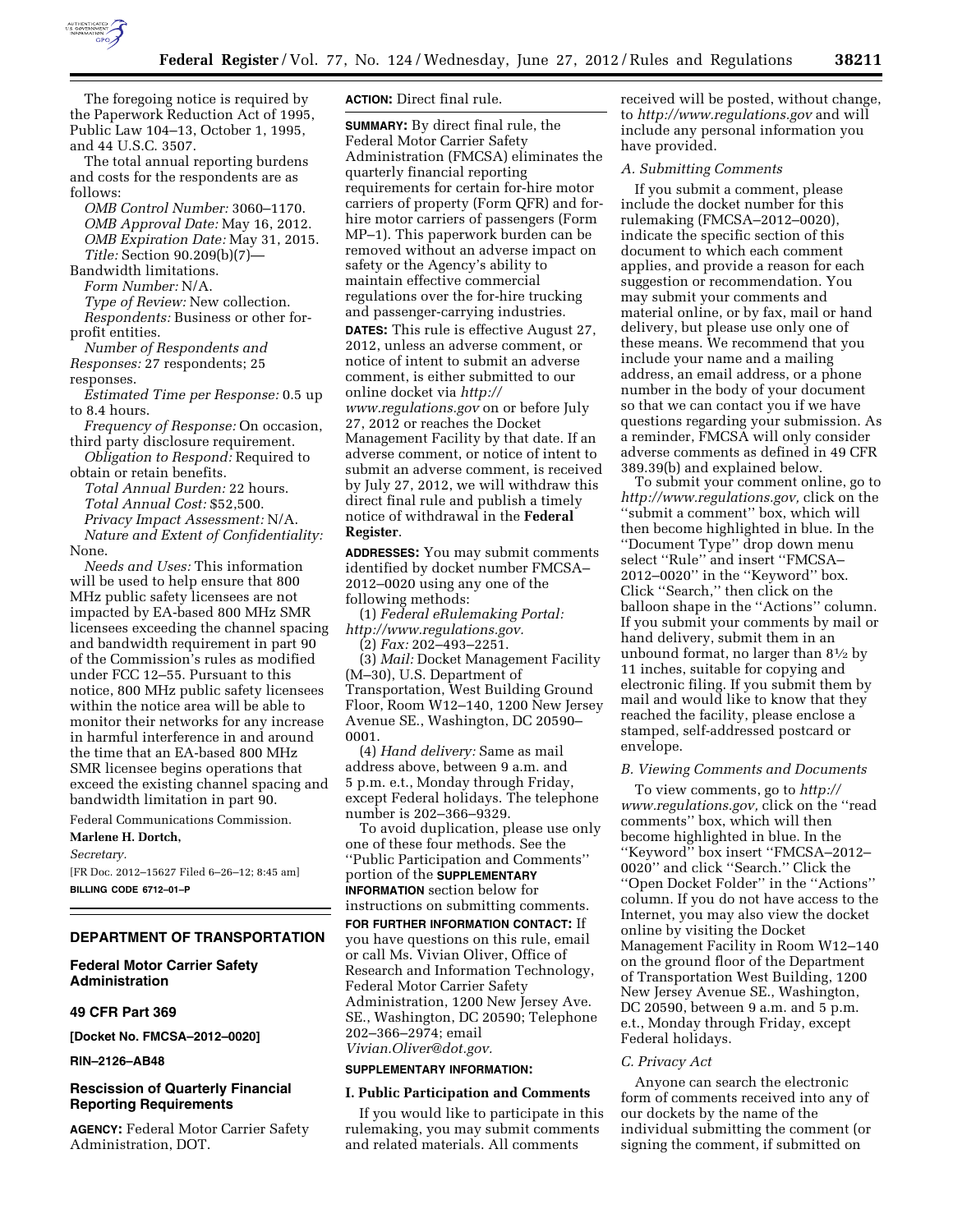behalf of an association, business, labor union, etc.). You may review a Privacy Act notice regarding our public dockets in the January 17, 2008 issue of the **Federal Register** (73 FR 3316).

#### **II. Regulatory Information**

FMCSA publishes this direct final rule under 49 CFR 389.11 and 389.39, because the Agency has determined that the rule makes non-controversial, minor amendments to 49 CFR part 369 that will reduce reporting requirements for certain for-hire motor carriers. FMCSA does not expect any adverse comments. If no adverse comments or notices of intent to submit an adverse comment are received by July 27, 2012, this rule will become effective as stated in the **DATES** section. In that case, approximately 30 days before the effective date, we will publish a document in the **Federal Register**  stating that no adverse comments were received and confirming that this rule will become effective as scheduled. However, if we receive any adverse comments or notices of intent to submit an adverse comment, we will publish a document in the **Federal Register**  announcing the withdrawal of all or part of this direct final rule. If we decide to proceed with a rulemaking following receipt of any adverse comments, we will publish a separate notice of proposed rulemaking (NPRM) and provide a new opportunity for comment.

A comment is considered ''adverse'' if the comment explains why this rule or a part of this rule would be inappropriate, including a challenge to its underlying premise or approach, or would be ineffective or unacceptable without a change.

#### **III. Background**

## *Annual Financial Reporting Requirements*

Section 14123 of title 49, United States Code, requires the filing of annual financial reports by certain for-hire motor carriers of property and household goods (Form M).

The annual reporting program was implemented on Dec. 24, 1938 (3 FR 3158) (the first annual report for 1938 was due by Mar. 31, 1939) and subsequently was transferred from the Interstate Commerce Commission (ICC) to the U.S. Department of Transportation's (DOT) Bureau of Transportation Statistics (BTS) on January 1, 1996. The Secretary of DOT delegated to BTS the responsibility for the program on December 17, 1996 (61 FR 68162–02). Responsibility for collection of Form M (for-hire property

carriers, including household goods carriers) and Form MP–1 (for-hire passenger carriers), including quarterly reporting requirements for such forms (Form QFR), was transferred from the BTS to the FMCSA on August 17, 2004 (69 FR 51009), and the regulations were redesignated as 49 CFR part 369 on August 10, 2006 (71 FR 45740). FMCSA has continued to collect carriers' annual reports and to furnish copies of the reports requested under the Freedom of Information Act.

## *Quarterly Financial Reporting*

Subsection 14123(a)(2) of title 49, United States Code, allows the Agency to require quarterly financial reports from for-hire property and passenger carriers, but it does not mandate that the Agency require these reports to be submitted. These requirements are included in 49 CFR Part 369 and apply to Class I (average annual gross transportation operating revenues of \$10 million or more) and Class II (average annual gross transportation operating revenues of \$3 million dollars or more, but less than \$10 million) for-hire motor carriers of property. The requirements also apply to Class I (average annual gross transportation operating revenues of \$5 million or more) for-hire motor carriers of passengers.

E.O. 13563 Improving Regulation and Regulatory Review

On January 18, 2011, the President issued Executive Order 13563, ''Improving Regulation and Regulatory Review'' (76 FR 3821, January 21, 2011), which required agencies, among other things, to prepare plans for reviewing existing rules. On February 16, 2011, DOT published a notice requesting comments on its regulatory review plan (76 FR 8940). A public meeting on this issue was held on March 14, 2011. DOT placed all of the comments it received in docket DOT–OST–2011–0025, along with a transcript of the March 14 meeting. DOT received 102 comments, many offering multiple suggestions. One person argued that the financial reporting requirements transferred from the ICC to FMCSA provide no discernible benefits to the government or industry.

FMCSA rescinds the quarterly financial reporting requirements for certain for-hire motor carriers of property (Form QFR) and for-hire motor carriers of passengers (Form MP–1). This burden can be removed without an adverse impact on safety or the Agency´s ability to maintain effective commercial regulations over the for-hire trucking and passenger-carrying industries. FMCSA does not currently

use the quarterly reports because the reports cover a small subset of the motor carriers of property and motor carriers of passengers that are subject to the Agency's safety oversight and the financial reporting data is not necessary to monitor carriers' safety performance. The information collected does not currently support any Agency regulatory function, nor does it have practical utility for the Agency or for those carriers who must comply with the reporting requirement.

This direct final rulemaking is noncontroversial because it ''Make[s] minor changes to rules regarding statistics and reporting requirements, such as a change in reporting period (for example, from quarterly to annually) or eliminat[es] a type of data collection no longer necessary'' 49 CFR 389.39(a)(5). Elimination of the outdated and unnecessary quarterly reporting requirement falls squarely within the intended purpose of a direct final rule. FMCSA, therefore, finds there is good cause to dispense with the normal notice and comment procedures since reducing the reporting requirement is not likely to be controversial. Consequently, receipt of public comments prior to finalizing this action is unnecessary. 49 CFR 389.11.

#### **IV. Discussion of the Rule**

For the reasons discussed in the Background section, above, FMCSA amends 49 CFR part 369 by eliminating the quarterly reporting requirement under 49 CFR 369.1 and 369.4. In addition, FMCSA makes other conforming technical amendments to 49 CFR 369.8, 369.9, and 369.11.

In the course of redesignating 49 CFR part 1420 as 49 CFR part 369 in 2006 (August 10, 2006, 71 FR 45740), the authority citation for part 369 was inadvertently corrupted by adding references to (1) 5 U.S.C. 553 and 559 of the Administrative Procedure Act relating to rulemaking and administrative law judges, and (2) 16 U.S.C. 1456, a provision of the Coastal Zone Management Act (CZMA) of 1972. These statutes provide no authority for part 369 and the references have therefore been removed.

#### **V. Regulatory Analyses**

When developing this direct final rule, FMCSA considered numerous statutes and executive orders related to rulemaking. The Agency's analyses are summarized below.

#### *A. Regulatory Planning and Review*

Under Executive Order (E.O.) 12866 (58 FR 51735, October 4, 1993) as supplemented by E.O. 13563 (76 FR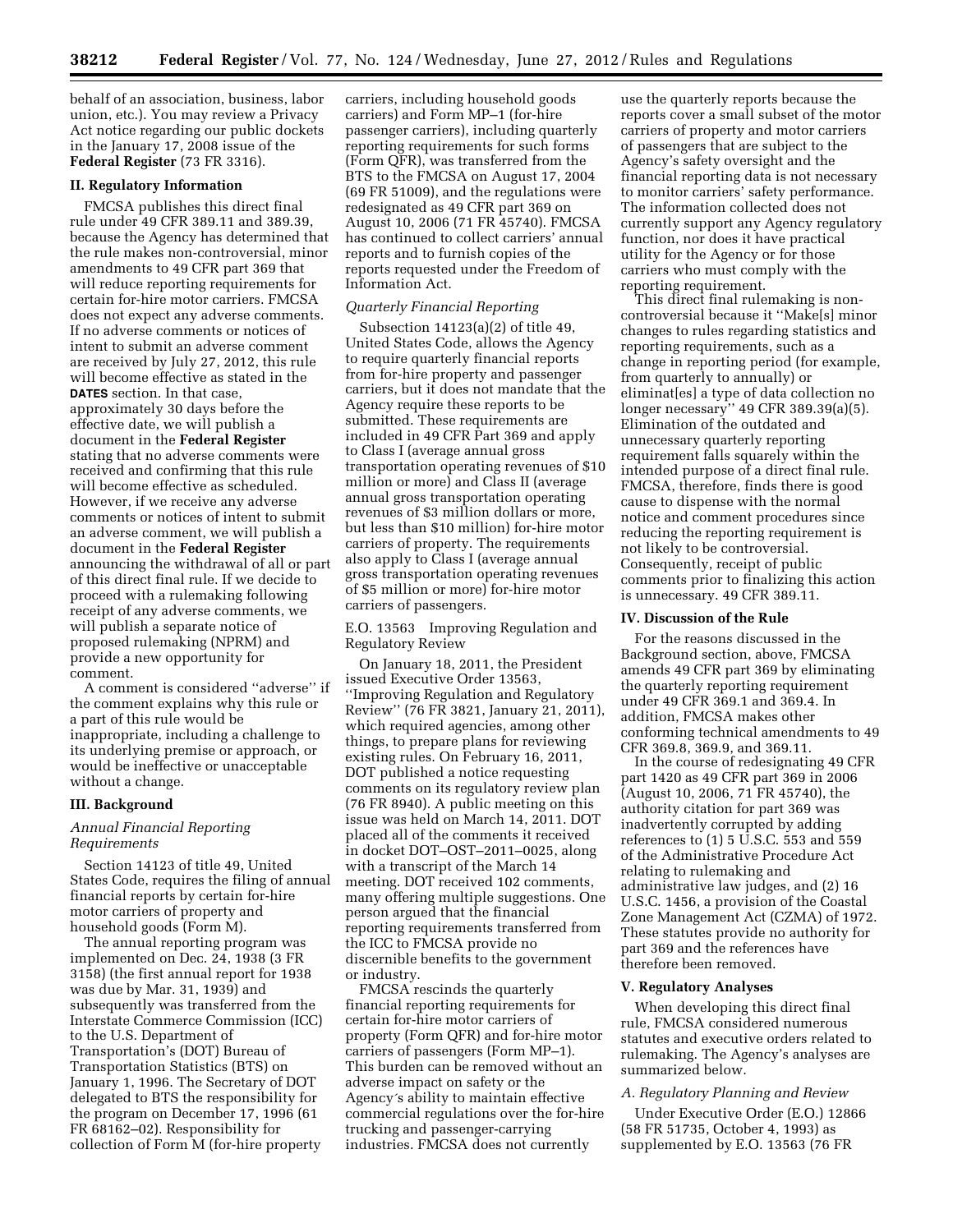3821, January 18, 2011), FMCSA must determine whether a regulatory action is ''significant'' and, therefore, subject to Office of Management and Budget (OMB) review and the requirements of the E.O. The Order defines ''significant regulatory action'' as one that is likely to result in a rule that may:

(1) Have an annual effect on the economy of \$100 million or more or adversely affect in a material way the economy, a sector of the economy, productivity, competition, jobs, the environment, public health or safety, or State, local, or tribal governments or communities.

(2) Create a serious inconsistency or otherwise interfere with an action taken or planned by another agency.

(3) Materially alter the budgetary impact of entitlements, grants, user fees, or loan programs or the rights and obligations of recipients thereof.

(4) Raise novel legal or policy issues arising out of legal mandates, the President's priorities, or the principles set forth in the E.O.

This rule is not a significant regulatory action under section 3(f) of Executive Order 12866, Regulatory Planning and Review, and does not require an assessment of potential costs and benefits under section 6(a)(3) of that Order. The Office of Management and Budget (OMB) has not reviewed it under that Order. This rule will not have a significant economic impact. In fact, elimination of the reporting requirement will, if anything, have a beneficial economic impact on industry.

#### *B. Small Entities*

Under the Regulatory Flexibility Act (RFA), as amended by the Small Business Regulatory Enforcement Fairness Act of 1996 (Pub. L. 104–121, Title II, 110 Stat. 857), FMCSA is not required to prepare a final regulatory flexibility analysis under 5 U.S.C. 604(a) for this final rule because the agency has not issued an NPRM prior to this action.

## *C. Paperwork Reduction Act*

This rule eliminates two quarterly reporting requirements that are currently reported to OMB under the Paperwork Reduction Act (PRA) of 1995 (44 U.S.C. 3501–3520). Form QFR Quarterly for property carriers, authorized by OMB under information collection 2126–0033, is two pages long and takes approximately 27 minutes for each of the approximately 111 carriers to complete. This report is filed 4 times per year, so the total burden hour impact per filer per year is  $4 \times 27/60 =$ 1.8 hours. Multiplying this figure by the 111 carriers that file quarterly reports

yields a total burden estimate of 200 hours.

FMCSA assumes that completion and submission of Form QFR is performed by an accountant designated by the business entity. The median salary of an accountant in the truck transportation industry is \$25.90 per hour (BLS, May 2010).1 Two adjustments are made to this hourly compensation estimate. First, employee benefits are estimated at 50.0 percent of the employee wage.2 Second, employee wage and benefits are increased by 27 percent to include relevant firm overhead.3 Applying the estimated 50.0 percent factor for employee benefits and 27 percent for overhead results in \$49.34 in hourly compensation for the accountant  $($25.90 \times (1 + 0.50) \times (1 + 0.27) =$ \$49.34). The total annual salary cost burden associated with the filings is  $$9,868$  (\$49.34  $\times$  200 hours = \$9,868.00).

The Class I passenger carrier financial quarterly survey (MP–1 Quarterly), which is two pages long and takes about 18 minutes to complete for the estimated 2 participating carriers is authorized by OMB under information collection 2126–0031. Since this report is also filed 4 times per year, the total burden hours associated with the requirement are  $4 \times 18/60 \times 2 = 2.4$ hours.

FMCSA believes the completion and submission of Form MP–1 is typically performed by a business and financial operations expert designated by the business entity because of the level of detail in the financial reports. The median salary of a business and financial operations expert in the interurban and rural bus transportation industry is \$26.41 per hour (BLS, May 2010).4 Two adjustments are made to

2FMCSA estimates this 50% employee benefit rate by using the private industry average wage (\$16.03 per hour) and benefit information (\$8.01 per hour) for production, transportation, and moving material workers. Benefits thus amount to 50.0 percent of wages (0.500 = \$8.01/\$16.03). From ''Employer Costs for Employee Compensation— September 2010''. Accessed on 23–August–2011 at *[http://www.bls.gov/news.release/pdf/ecec.pdf.](http://www.bls.gov/news.release/pdf/ecec.pdf)* 

3Berwick, Farooq. ''Truck Costing Model for Transportation Managers''. Upper Great Plains Transportation Institute, North Dakota State University (2003) accessed on 23–August–2011 at *[http://ntl.bts.gov/lib/24000/24200/24223/](http://ntl.bts.gov/lib/24000/24200/24223/24223.pdf)  [24223.pdf.](http://ntl.bts.gov/lib/24000/24200/24223/24223.pdf)* 

4Bureau of Labor Statistics, ''Occupational Employment Survey''. May 2010. *[http://](http://www.bls.gov/oes/current/naics4_485200.htm) [www.bls.gov/oes/current/naics4](http://www.bls.gov/oes/current/naics4_485200.htm)*\_*485200.htm*  (accessed December 15, 2011). North American Industry Classification System (NAICS) 485200,

this hourly estimate. First, employee benefits are estimated at 50.0 percent of the employee wage.5 Second, employee wage and benefits are increased by 27 percent to include relevant firm overhead.6 Applying the estimated 50.0 percent factor for employee benefits and 27 percent for overhead results in \$50.31 in hourly compensation for the business and financial operations expert  $($26.41 \times (1 + 0.50) \times (1 + 0.27) =$ \$50.31). The total annual salary cost burden associated with the filings is  $$121 ($50.31 \times 2.4 \text{ hours} = $120.74,$ rounded to the nearest dollar).

Collectively, eliminating these reporting requirements reduces the burden to industry by 202.4 hours and \$9,989.

The PRA requires that each agency ''shall certify \* \* \* that each collection of information \* \* \* is necessary for the proper performance of the functions of the agency, including that the information has practical utility.'' 44 U.S.C. 3506(c)(3)(A); 5 CFR  $1320.5(d)(1)(iii)$ . FMCSA can no longer certify that the quarterly requirements are ''necessary for the proper performance of the functions of the agency.'' Therefore, FMCSA is discontinuing the quarterly reporting requirements.

#### *D. Federalism*

A rule has federalism implications under Executive Order 13132, Federalism, if it has a substantial direct effect on State or local governments and would either preempt State law or impose a substantial direct cost of compliance on the States. FMCSA has analyzed this rule under that Order and have determined that it does not have federalism implications.

#### *E. Unfunded Mandates Reform Act*

The Unfunded Mandates Reform Act of 1995 (2 U.S.C. 1531–1538) requires Federal agencies to assess the effects of their discretionary regulatory actions. In particular, the Act addresses actions that may result in the expenditure by a

5FMCSA estimates this 50% employee benefit rate by using the private industry average wage (\$16.03 per hour) and benefit information (\$8.01 per hour) for production, transportation, and moving material workers. Benefits thus amount to 50.0 percent of wages (0.500 = \$8.01/\$16.03). From ''Employer Costs for Employee Compensation— September 2010''. Accessed on 23–August–2011 at *[http://www.bls.gov/news.release/pdf/ecec.pdf.](http://www.bls.gov/news.release/pdf/ecec.pdf)* 

6Berwick, Farooq. ''Truck Costing Model for Transportation Managers''. Upper Great Plains Transportation Institute, North Dakota State University (2003) accessed on 23–August–2011 at *[http://ntl.bts.gov/lib/24000/24200/24223/](http://ntl.bts.gov/lib/24000/24200/24223/24223.pdf)  [24223.pdf.](http://ntl.bts.gov/lib/24000/24200/24223/24223.pdf)* 

<sup>1</sup>Bureau of Labor Statistics, ''Occupational Employment Survey''. May 2010. *[http://](http://www.bls.gov/oes/current/naics3_484000.htm) [www.bls.gov/oes/current/naics3](http://www.bls.gov/oes/current/naics3_484000.htm)*\_*484000.htm*  (accessed December 15, 2011). North American Industry Classification System (NAICS) 484000, Truck Transportation, Standard Occupational Classification (SOC) 13–2011, Accountants and Auditors.

Interurban and Rural Bus Transportation, Standard Occupational Classification (SOC) 13–2000, Business and Financial Operations Occupations.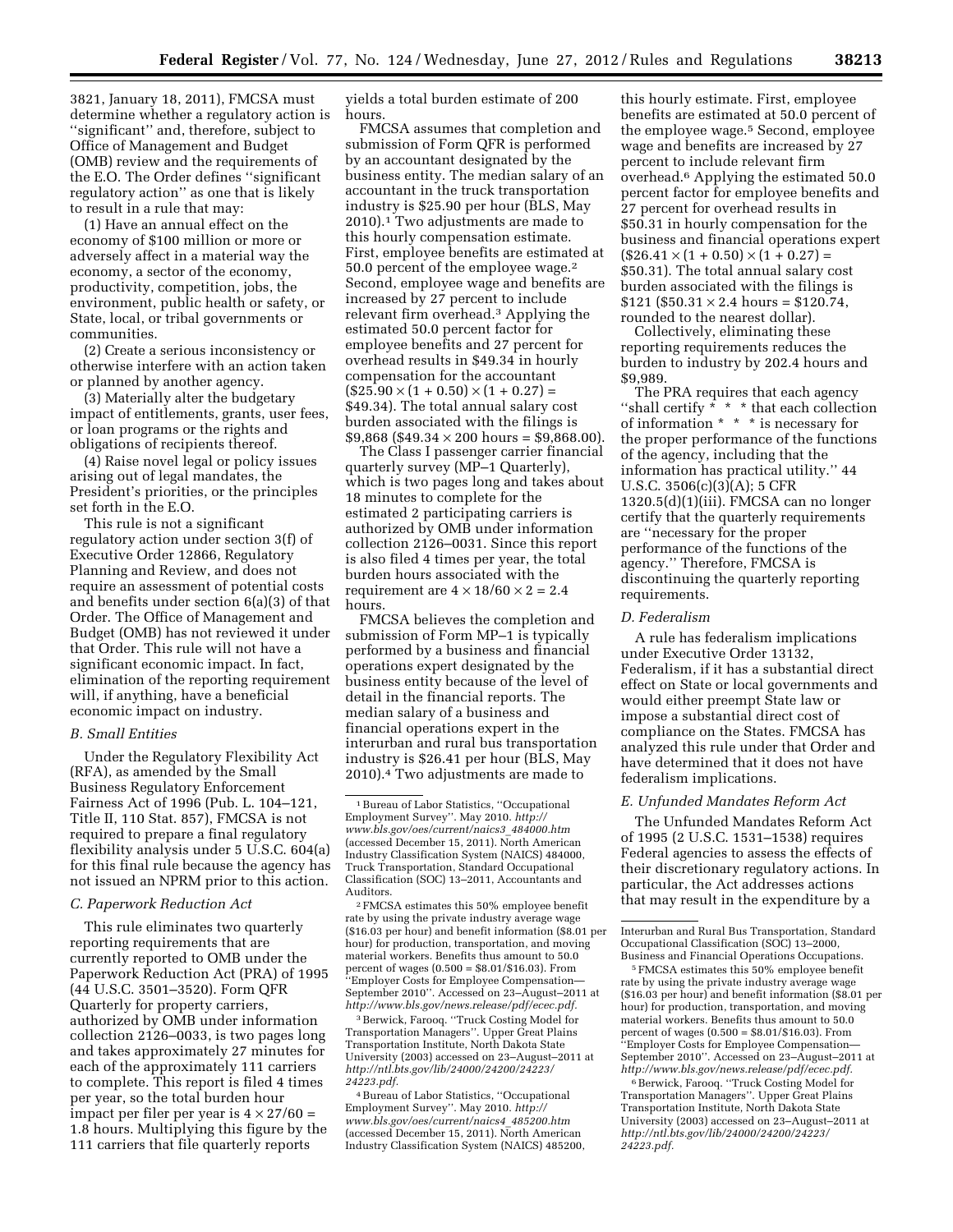State, local, or tribal government, in the aggregate, or by the private sector of \$143.1 million (which is the value of \$100,000,000 in 2010 after adjusting for inflation) or more in any 1 year. This rule would not result in such an expenditure.

#### *F. Taking of Private Property*

This rule will not effect a taking of private property or otherwise have taking implications under Executive Order 12630, Governmental Actions and Interference with Constitutionally Protected Property Rights.

#### *G. Civil Justice Reform*

This rule meets applicable standards in sections 3(a) and 3(b)(2) of Executive Order 12988, Civil Justice Reform, to minimize litigation, eliminate ambiguity, and reduce burden.

## *H. Protection of Children*

FMCSA has analyzed this rule under Executive Order 13045, Protection of Children from Environmental Health Risks and Safety Risks. This rule is not economically significant and does not create an environmental risk to health or risk to safety that may disproportionately affect children.

#### *I. Energy Effects*

FMCSA has analyzed this rule under Executive Order 13211, Actions Concerning Regulations That Significantly Affect Energy Supply, Distribution, or Use. The Agency has determined that it is not a ''significant energy action'' under that order because it is not a ''significant regulatory action'' under Executive Order 12866 and will not have a significant adverse effect on the supply, distribution, or use of energy. The Administrator of the Office of Information and Regulatory Affairs has not designated it as a significant energy action. Therefore, it does not require a Statement of Energy Effects under Executive Order 13211.

#### *J. Environment*

The Agency analyzed this direct final rule for the purpose of the National Environmental Policy Act of 1969 (NEPA) (42 U.S.C. 4321 *et seq.*) and determined under our environmental procedures Order 5610.1, published March 1, 2004 (69 FR 9680), that this action is categorically excluded under two categorical exclusions (CEs) in the Order from further environmental documentation. These are found in Appendix 2, paragraph 4, which covers data and information gathering, and Appendix 2, paragraph 6(y)(2) concerning reports provided by motor carriers. This direct final rulemaking

makes minor changes to rules regarding ''a change in reporting period (for example, from quarterly to annually) or eliminating a type of data collection no longer necessary,'' as authorized by 49 CFR 389.39(a)(5). The action involves no extraordinary circumstances that would have any effect on the quality of the environment. Thus, the action does not require an environmental assessment or an environmental impact statement.

FMCSA also analyzed this rule under the Clean Air Act, as amended (CAA), section 176(c), (42 U.S.C. 7401 *et seq.*) and implementing regulations promulgated by the Environmental Protection Agency. Approval of this action is exempt from the CAA's general conformity requirement since it does not result in any potential increase in emissions that are above the general conformity rule's *de minimis* emission threshold levels (40 CFR 93.153(c)(2)). This action merely eliminates a reporting requirement.

The Categorical Exclusion Determination is available for inspection or copying in the regulations.gov Web site listed under **ADDRESSES**.

#### **List of Subjects in 49 CFR Part 369**

Motor carriers, Reporting and recordkeeping requirements.

In consideration of the foregoing, FMCSA amends 49 CFR part 369 in title 49, Code of Federal Regulations, chapter III, subchapter B, as follows:

#### **PART 369—[AMENDED]**

■ 1. The authority citation for part 369 is revised to read as follows.

**Authority:** 49 U.S.C. 14123; 49 CFR 1.73.

 $\blacksquare$  2. Amend § 369.1, by removing paragraph (b) and redesignating paragraph (c) as paragraph (b) and revising it to read as follows.

#### **§ 369.1 Annual reports of motor carriers of property, motor carriers of household goods, and dual property carriers.**

\* \* \* \* \* (b) *Where to file report.* Carriers must file the annual reports with the Federal Motor Carrier Safety Administration at the address in § 369.6. You can obtain blank copies of the report forms from the Federal Motor Carrier Safety Administration Web site *[http://](http://www.fmcsa.dot.gov/forms/reporting/mcs_info.htm#fos) [www.fmcsa.dot.gov/forms/reporting/](http://www.fmcsa.dot.gov/forms/reporting/mcs_info.htm#fos) mcs*\_*[info.htm#fos](http://www.fmcsa.dot.gov/forms/reporting/mcs_info.htm#fos)*.

■ 3. Revise § 369.4 to read as follows.

## **§ 369.4 Annual reports of Class I carriers of passengers.**

(a) All Class I motor carriers of passengers shall complete and file Motor Carrier Annual Report Form MP– 1 for Motor Carriers of Passengers (Form MP–1).

(b) *Accounting period.* (1) Motor Carrier Annual Report Form MP–1 shall be used to file annual selected motor carrier data.

(2) The annual accounting period shall be based either:

(i) On the 31st day of December in each year, or

(ii) An accounting year of thirteen 4-week periods ending at the close of the last 7 days of each calendar year.

(3) A carrier electing to adopt an accounting year of thirteen 4-week periods shall file with the FMCSA a statement showing the day on which its accounting year will close. A subsequent change in the accounting period may not be made except by authority of the FMCSA.

(c) The annual report shall be filed on or before March 31 of the year following the year to which it relates. The annual report shall be filed in duplicate with the Federal Motor Carrier Safety Administration at the address in § 369.6. Copies of Form MP–1 may be obtained from the FMCSA.

■ 4. Amend § 369.8 by revising paragraph (d) and removing the table following it, to read as follows.

#### **§ 369.8 Requests for exemptions from filing.**

\* \* \* \* \* (d) *When requests are due.* The timing of a request for an exemption from filing is the same as the timing for a request for an exemption from public release contained in § 369.9(d). For Annual Form M, both the report and the request are due by March 31.

■ 5. Amend § 369.9 by removing paragraph (d)(4) and revising paragraph (e)(4) and removing the table following it, to read as follows.

#### **§ 369.9 Requests for exemptions from public release.**

 $\star$   $\star$ 

\* \* \* \* \*

 $(e) * * * *$ 

(4) FMCSA will grant or deny each request no later than 90 days after the request's due date as defined in paragraph (d) of this section. The decision by FMCSA shall be administratively final. For Annual Form M, both the report and the request are due by March 31, and the decision is due by June 30.

\* \* \* \* \*

## **§ 369.11 [Removed]**

■ 6. Remove § 369.11.